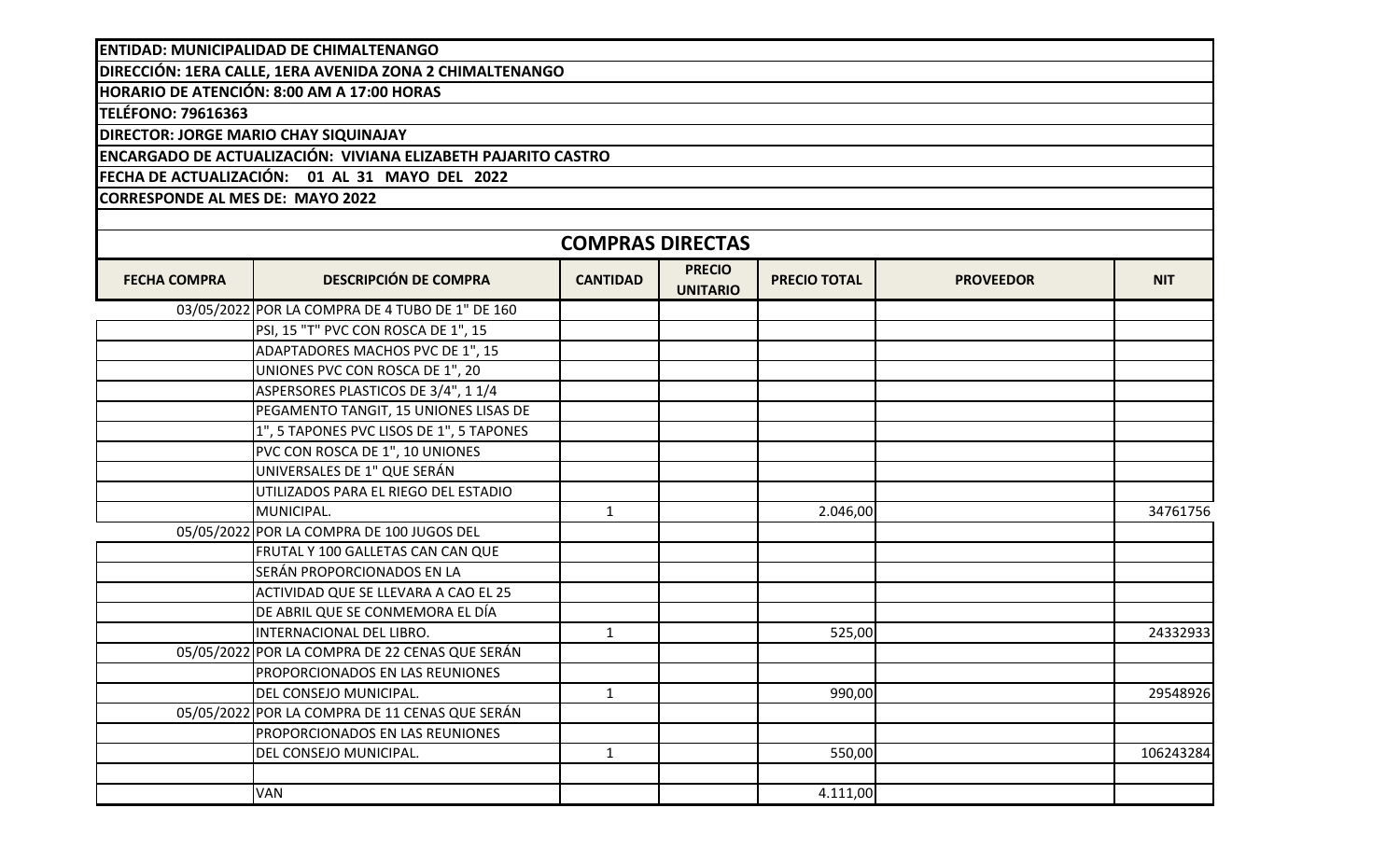|                     |                                                 | <b>COMPRAS DIRECTAS</b> |                                  |                     |                  |            |
|---------------------|-------------------------------------------------|-------------------------|----------------------------------|---------------------|------------------|------------|
| <b>FECHA COMPRA</b> | <b>DESCRIPCIÓN DE COMPRA</b>                    | <b>CANTIDAD</b>         | <b>PRECIO</b><br><b>UNITARIO</b> | <b>PRECIO TOTAL</b> | <b>PROVEEDOR</b> | <b>NIT</b> |
|                     | <b>VIENEN</b>                                   |                         |                                  | 4.111,00            |                  |            |
|                     | 05/05/2022 POR LA COMPRA DE 70 GARRAFONES DE    |                         |                                  |                     |                  |            |
|                     | AGUA PURA SALVAVIDAS Y 1 CILINDRO DE            |                         |                                  |                     |                  |            |
|                     | GAS DE 100 LIBRAS QUE SERÁN                     |                         |                                  |                     |                  |            |
|                     | UTILIZADOS EN EL EDIFICIO MUNICIPAL.            | $\mathbf{1}$            |                                  | 1.795,00            |                  | 12704202   |
|                     | 05/05/2022 POR LA COMPRA DE ÚTILES DE OFICINA Y |                         |                                  |                     |                  |            |
|                     | OTROS QUE SERÁN UTILIZADOS EN                   |                         |                                  |                     |                  |            |
|                     | SECRETARIA DE ALCALDÍA.                         | $\mathbf{1}$            |                                  | 1.198,50            |                  | 37272616   |
|                     | 06/05/2022 POR LA COMPRA DE ÚTILES DE OFICINA Y |                         |                                  |                     |                  |            |
|                     | OTROS QUE SERÁN UTILIZADOS EN LA                |                         |                                  |                     |                  |            |
|                     | OFICINA MUNICIPAL DE LA JUVENTUD.               | $\mathbf{1}$            |                                  | 3.392,85            |                  | 40619915   |
|                     | 06/05/2022 POR LA COMPRA DE VARIOS REPUESTOS    |                         |                                  |                     |                  |            |
|                     | QUE SERÁN UTILIZADOS PARA LA                    |                         |                                  |                     |                  |            |
|                     | RETROEXCAVADORA MARCA 580 SUPER N               |                         |                                  |                     |                  |            |
|                     | Y EL CAMIÓN CISTERNA COLOR AZUL Y               |                         |                                  |                     |                  |            |
|                     | BLANCO CON PLACAS O-274BBC                      |                         |                                  |                     |                  |            |
|                     | PROPIEDAD DE LA MUNICIPALIDAD DE                |                         |                                  |                     |                  |            |
|                     | CHIMALTENANGO.                                  | $\mathbf{1}$            |                                  | 14.400,00           |                  | 97592846   |
|                     | 09/05/2022 POR LA COMPRA DE 188 CHEVERES        |                         |                                  |                     |                  |            |
|                     | DOBLES QUE SERÁN PROPORCIONADOS A               |                         |                                  |                     |                  |            |
|                     | LOS PARTICIPANTES DE LA ACTIVIDAD DE            |                         |                                  |                     |                  |            |
|                     | CONOCIENDO LA MURALLA DE LOS                    |                         |                                  |                     |                  |            |
|                     | ESCUDOS REALIZADOS EL 30/04/2022.               | $\mathbf{1}$            |                                  | 2.256,00            |                  | 17525462   |
|                     |                                                 |                         |                                  |                     |                  |            |
|                     | <b>VAN</b>                                      |                         |                                  | 27.153,35           |                  |            |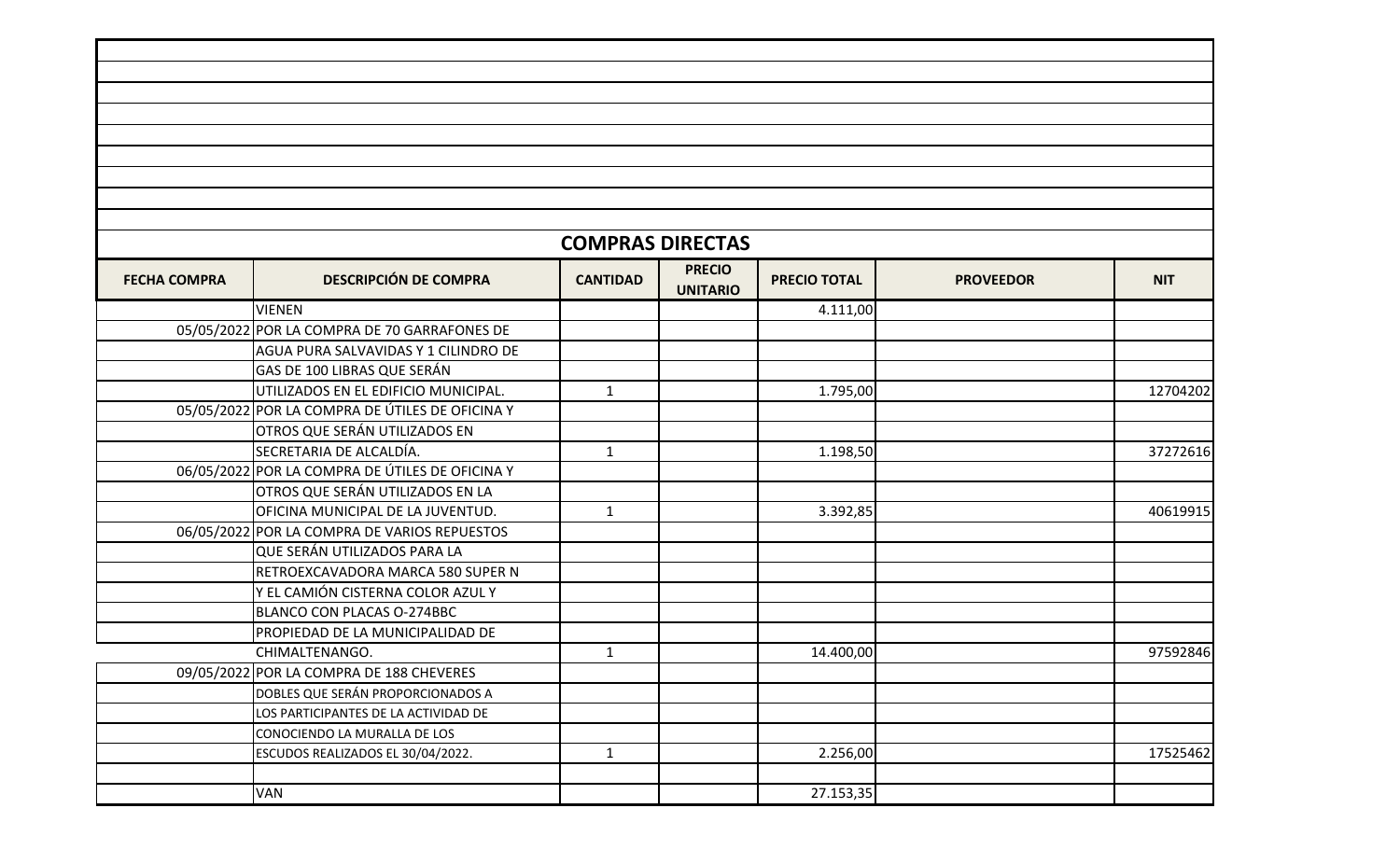|                     |                                              | <b>COMPRAS DIRECTAS</b> |                                  |                     |                  |            |
|---------------------|----------------------------------------------|-------------------------|----------------------------------|---------------------|------------------|------------|
| <b>FECHA COMPRA</b> | <b>DESCRIPCIÓN DE COMPRA</b>                 | <b>CANTIDAD</b>         | <b>PRECIO</b><br><b>UNITARIO</b> | <b>PRECIO TOTAL</b> | <b>PROVEEDOR</b> | <b>NIT</b> |
|                     | <b>VIENEN</b>                                |                         |                                  | 27.153,35           |                  |            |
|                     | 09/05/2022 POR EL PAGO DE UN SERVICIO 1      |                         |                                  |                     |                  |            |
|                     | MANTENIMIENTO A FOTOCOPIADORA                |                         |                                  |                     |                  |            |
|                     | KIOSERA ECOSYS N2040 Y LA COMPRA DE          |                         |                                  |                     |                  |            |
|                     | 1 FILM DE FUSOR ECOSYS KM 2040 Y 1           |                         |                                  |                     |                  |            |
|                     | MALLA TÉRMICA FUSOR ECOSYS KM 2040           |                         |                                  |                     |                  |            |
|                     | QUE SERÁN UTILIZADOS PARA EL                 |                         |                                  |                     |                  |            |
|                     | MANTENIMIENTO A FOTOCOPIADORA QUE            |                         |                                  |                     |                  |            |
|                     | SE ENCUENTRA EN SECRETARIA DE                |                         |                                  |                     |                  |            |
|                     | ALCALDÍA.                                    | $\mathbf{1}$            |                                  | 1.660,00            |                  | 28208072   |
|                     | 09/05/2022 POR LA COMPRA DE ALIMENTACIÓN QUE |                         |                                  |                     |                  |            |
|                     | SERÁN PROPORCIONADOS A LOS                   |                         |                                  |                     |                  |            |
|                     | PARTICIPANTES DE LA CAPACITACIÓN POR         |                         |                                  |                     |                  |            |
|                     | PARTE DE ANAM Y LA MUNICIPALIDAD DE          |                         |                                  |                     |                  |            |
|                     | CHIMALTENANGO EL DÍA 06/04/2022.             | $\mathbf{1}$            |                                  | 4.427,00            |                  | 110183169  |
|                     | 09/05/2022 POR LA COMPRA DE 30 CREPAS QUE    |                         |                                  |                     |                  |            |
|                     | <b>FUERON PROPORCIONADAS A LOS</b>           |                         |                                  |                     |                  |            |
|                     | ASISTENTES DE LA CAPACITACIÓN "LA            |                         |                                  |                     |                  |            |
|                     | ÉTICA EN EL ÁREA LABORAL" EL DÍA             |                         |                                  |                     |                  |            |
|                     | 26/04/2022.                                  | $\mathbf{1}$            |                                  | 750,00              |                  | 78058287   |
|                     |                                              |                         |                                  |                     |                  |            |
|                     |                                              |                         |                                  |                     |                  |            |
|                     |                                              |                         |                                  |                     |                  |            |
|                     |                                              |                         |                                  |                     |                  |            |
|                     | <b>VAN</b>                                   |                         |                                  | 33.990,35           |                  |            |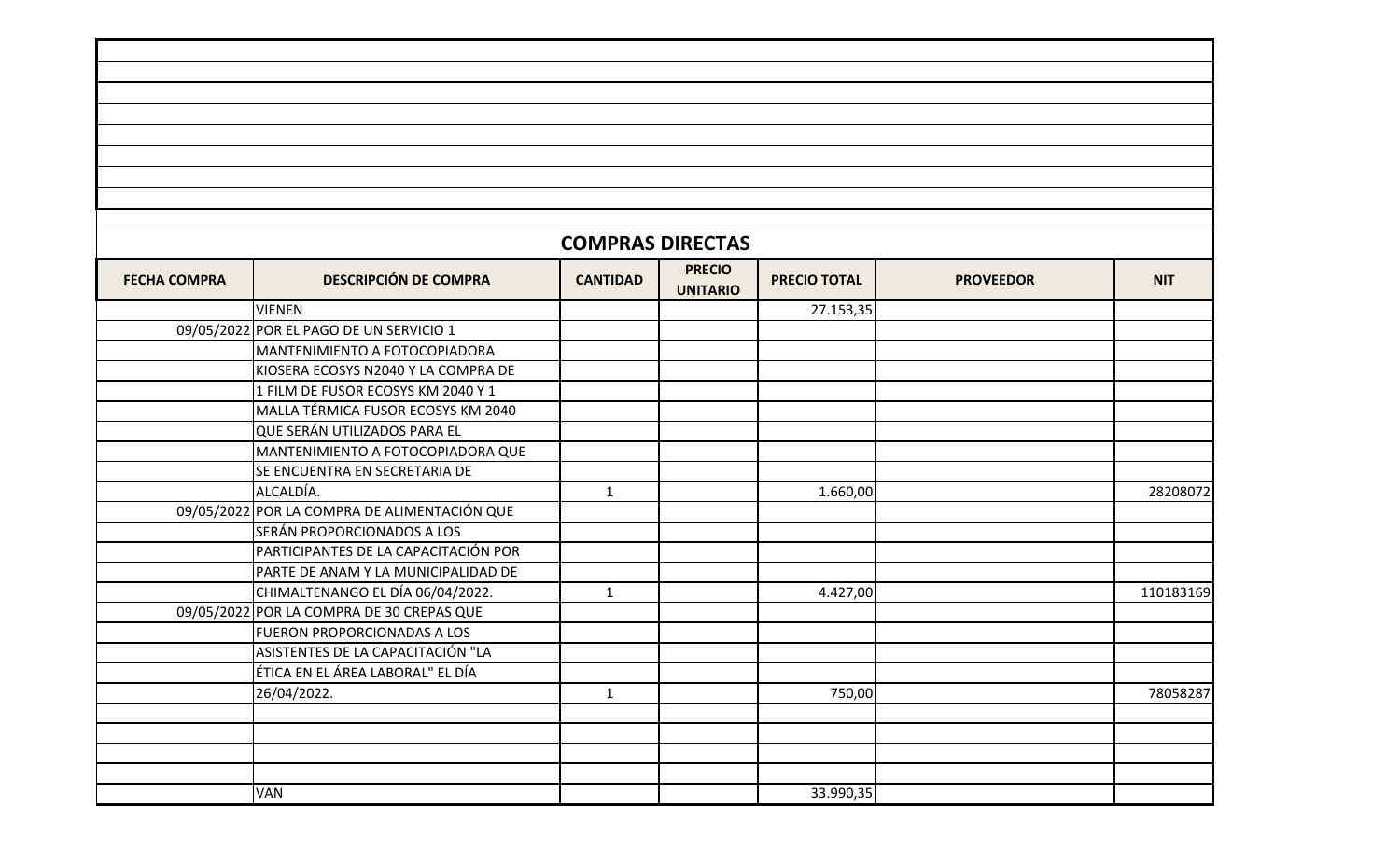|                     |                                                 | <b>COMPRAS DIRECTAS</b> |                                  |                     |                  |            |
|---------------------|-------------------------------------------------|-------------------------|----------------------------------|---------------------|------------------|------------|
| <b>FECHA COMPRA</b> | <b>DESCRIPCIÓN DE COMPRA</b>                    | <b>CANTIDAD</b>         | <b>PRECIO</b><br><b>UNITARIO</b> | <b>PRECIO TOTAL</b> | <b>PROVEEDOR</b> | <b>NIT</b> |
|                     | <b>VIENEN</b>                                   |                         |                                  | 33.990,35           |                  |            |
|                     | 09/05/2022 POR LA COMPRA DE 100 LIBRAS DE POLLO |                         |                                  |                     |                  |            |
|                     | AMARILLO QUE SERÁ PROPORCIONADO                 |                         |                                  |                     |                  |            |
|                     | PARA LA CELEBRACIÓN DE LA FERIA                 |                         |                                  |                     |                  |            |
|                     | PATRONAL EN HONOR AL SANTO NIÑO DE              |                         |                                  |                     |                  |            |
|                     | ATOCHA QUE SE CELEBRA EL 23/04/2022.            | $\mathbf{1}$            |                                  | 1.300,00            |                  | 84639903   |
|                     | 09/05/2022 POR LA COMPRA DE 30 ALMUERZOS QUE    |                         |                                  |                     |                  |            |
|                     | SERÁN PROPORCIONADOS EN EL TALLER               |                         |                                  |                     |                  |            |
|                     | DE MICRO EMPRENDIMIENTO CON LAS                 |                         |                                  |                     |                  |            |
|                     | MUJERES DEL CASERÍO CHISIGUAN DE LA             |                         |                                  |                     |                  |            |
|                     | COLONIA MONTE LOS OLIVOS EL DÍA                 |                         |                                  |                     |                  |            |
|                     | 11/04/2022.                                     | $\mathbf{1}$            |                                  | 1.050,00            |                  | 29548926   |
|                     | 09/05/2022 POR LA COMPRA DE MATERIALES          |                         |                                  |                     |                  |            |
|                     | ELÉCTRICOS QUE SERÁN UTILIZADOS                 |                         |                                  |                     |                  |            |
|                     | PARA LA INSTALACIÓN DE                          |                         |                                  |                     |                  |            |
|                     | TRANSFORMADORES SECOS Y                         |                         |                                  |                     |                  |            |
|                     | RECONDUCTORADO CASETA DE BOMBEO                 |                         |                                  |                     |                  |            |
|                     | EN LAS INSTALACIONES DE LOS                     |                         |                                  |                     |                  |            |
|                     | APOSENTOS UBICADOS EN EL ANEXO DEL              |                         |                                  |                     |                  |            |
|                     | <b>BALNEARIO LOS APOSENTOS</b>                  |                         |                                  |                     |                  |            |
|                     | CHIMALTENANGO.                                  | $\mathbf{1}$            |                                  | 21.120,00           |                  | 9327029    |
|                     |                                                 |                         |                                  |                     |                  |            |
|                     |                                                 |                         |                                  |                     |                  |            |
|                     |                                                 |                         |                                  |                     |                  |            |
|                     | VAN                                             |                         |                                  | 57.460,35           |                  |            |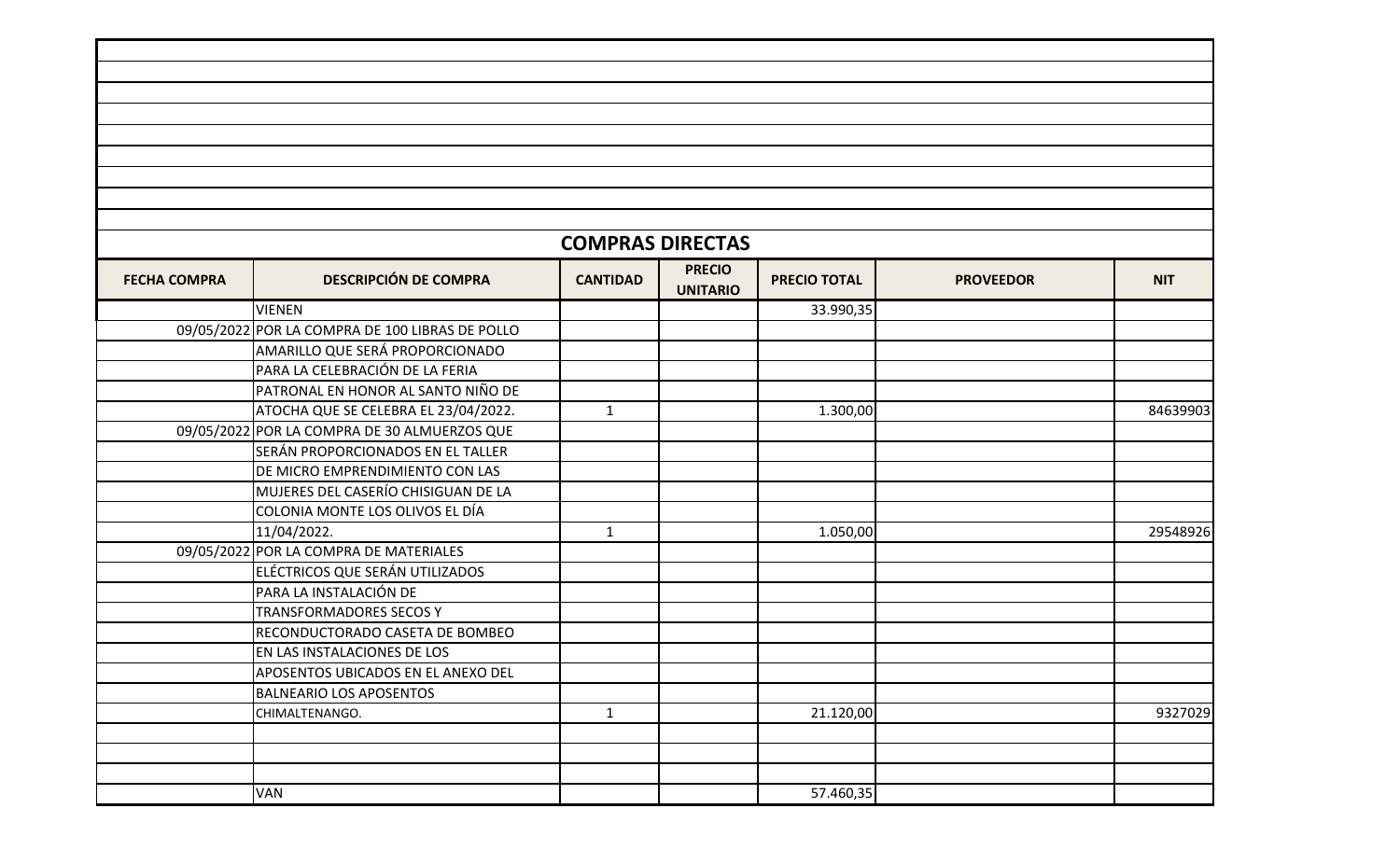|                     |                                              | <b>COMPRAS DIRECTAS</b> |                                  |                     |                  |            |
|---------------------|----------------------------------------------|-------------------------|----------------------------------|---------------------|------------------|------------|
| <b>FECHA COMPRA</b> | <b>DESCRIPCIÓN DE COMPRA</b>                 | <b>CANTIDAD</b>         | <b>PRECIO</b><br><b>UNITARIO</b> | <b>PRECIO TOTAL</b> | <b>PROVEEDOR</b> | <b>NIT</b> |
|                     | <b>VIENEN</b>                                |                         |                                  | 57.460,35           |                  |            |
|                     | 09/05/2022 POR LA COMPRA DE VARIOS ÚTILES DE |                         |                                  |                     |                  |            |
|                     | OFICINA QUE SERÁN UTILIZADOS EN LA           |                         |                                  |                     |                  |            |
|                     | ADMINISTRACIÓN DEL MERCADO CENTRAL           |                         |                                  |                     |                  |            |
|                     | Y 2 LIBROS DE ACTAS EMPASTADO DE 100         |                         |                                  |                     |                  |            |
|                     | HOJAS/200 FOLIOS QUE SERÁ UTILIZADO          |                         |                                  |                     |                  |            |
|                     | PARA LLEVAR UN MEJOR CONTROL DEL             |                         |                                  |                     |                  |            |
|                     | <b>MOBILIARIO Y OTROS DEL EDIFICIO</b>       |                         |                                  |                     |                  |            |
|                     | MUNICIPAL.                                   | $\mathbf{1}$            |                                  | 1.875,30            |                  | 40619915   |
|                     | 09/05/2022 POR LA COMPRA DE 10 MEJORA AGUA   |                         |                                  |                     |                  |            |
|                     | CANECA QUE SERÁN UTILIZADOS PARA             |                         |                                  |                     |                  |            |
|                     | LAS PLANTAS DE TRATAMIENTO DE LOS            |                         |                                  |                     |                  |            |
|                     | DIFERENTES SECTORES DE LA                    |                         |                                  |                     |                  |            |
|                     | POBLACIÓN.                                   | $\mathbf{1}$            |                                  | 9.500,00            |                  | 64188442   |
|                     | 09/05/2022 POR LA COMPRA DE VARIOS ARTÍCULOS |                         |                                  |                     |                  |            |
|                     | DE LIMPIEZA QUE SERÁN UTILIZADOS EN          |                         |                                  |                     |                  |            |
|                     | LA BIBLIOTECA MUNICIPAL.                     | $\mathbf{1}$            |                                  | 2.435,00            |                  | 49454102   |
|                     | 09/05/2022 POR LA COMPRA DE VARIOS ARTÍCULOS |                         |                                  |                     |                  |            |
|                     | DE LIMPIEZA QUE SERÁN UTILIZADOS             |                         |                                  |                     |                  |            |
|                     | PARA LA LIMPIEZA DEL CEMENTERIO LOS          |                         |                                  |                     |                  |            |
|                     | PINOS CHIMALTENANGO.                         | $\mathbf{1}$            |                                  | 3.485,00            |                  | 49454102   |
|                     |                                              |                         |                                  |                     |                  |            |
|                     |                                              |                         |                                  |                     |                  |            |
|                     |                                              |                         |                                  |                     |                  |            |
|                     | VAN                                          |                         |                                  | 74.755,65           |                  |            |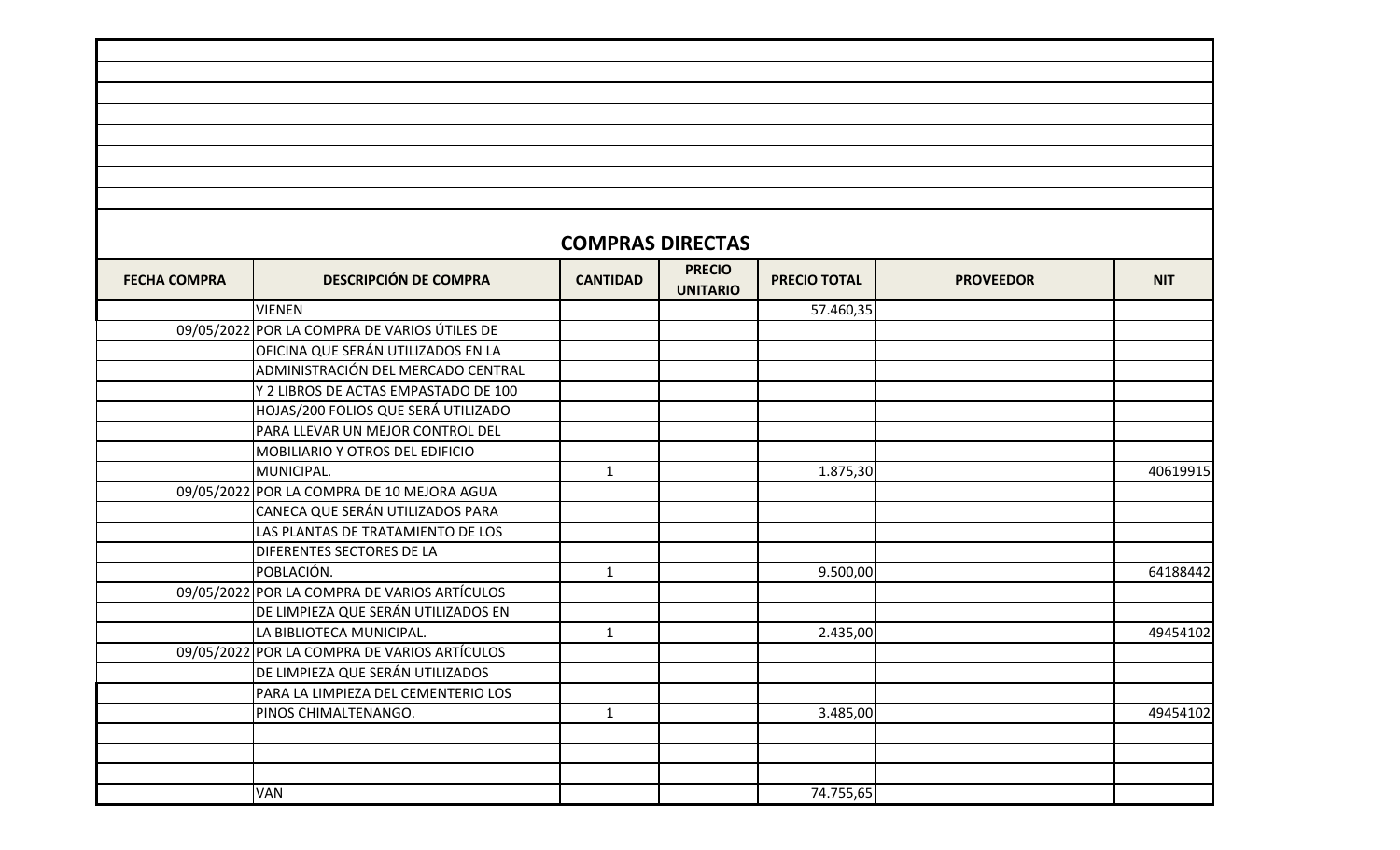|                     |                                                 | <b>COMPRAS DIRECTAS</b> |                                  |                     |                  |            |
|---------------------|-------------------------------------------------|-------------------------|----------------------------------|---------------------|------------------|------------|
| <b>FECHA COMPRA</b> | <b>DESCRIPCIÓN DE COMPRA</b>                    | <b>CANTIDAD</b>         | <b>PRECIO</b><br><b>UNITARIO</b> | <b>PRECIO TOTAL</b> | <b>PROVEEDOR</b> | <b>NIT</b> |
|                     | <b>VIENEN</b>                                   |                         |                                  | 74.755,65           |                  |            |
|                     | 09/05/2022 POR LA COMPRA DE 6 GLIFOSOTA ALEMÁN  |                         |                                  |                     |                  |            |
|                     | 20 LT QUE SERÁ UTILIZADO PARA FUMIGAR           |                         |                                  |                     |                  |            |
|                     | LOS JARDINES DEL CEMENTERIO LOS                 |                         |                                  |                     |                  |            |
|                     | PINOS DE CHIMALTENANGO.                         | $\mathbf{1}$            |                                  | 9.300,00            |                  | 69268630   |
|                     | 11/05/2022 POR LA COMPRA DE INSUMOS DE LIMPIEZA |                         |                                  |                     |                  |            |
|                     | Y OTROS QUE SERÁN UTILIZADOS EN EL              |                         |                                  |                     |                  |            |
|                     | MERCADO CENTRAL DE CHIMALTENANGO.               | $\mathbf{1}$            |                                  | 3.975,00            |                  | 106857134  |
|                     | 11/05/2022 POR LA COMPRA DE 2 ESCRITORIOS       |                         |                                  |                     |                  |            |
|                     | SECRETARIALES TRADICIONAL DE METAL              |                         |                                  |                     |                  |            |
|                     | CON 3 GAVETAS TOP 5/8" 1.20X0.60X0.76           |                         |                                  |                     |                  |            |
|                     | QUE SERÁN UTILIZADOS EN EL MERCADO              |                         |                                  |                     |                  |            |
|                     | CENTRAL DE CHIMALTENANGO.                       | $\mathbf{1}$            |                                  | 2.550,00            |                  | 89771125   |
|                     | 12/05/2022 POR EL PAGO DE LA RECARGA DE 29      |                         |                                  |                     |                  |            |
|                     | DISPENSADORES DE DESODORIZACION Y               |                         |                                  |                     |                  |            |
|                     | 24 DISPENSADORES AROMATIZANTES QUE              |                         |                                  |                     |                  |            |
|                     | SERÁN UTILIZADOS PARA MANTENER UN               |                         |                                  |                     |                  |            |
|                     | AMBIENTE AGRADABLE EN LOS SANITARIOS            |                         |                                  |                     |                  |            |
|                     | DEL EDIFICIO MUNICIPAL Y SALÓN                  |                         |                                  |                     |                  |            |
|                     | MUNICIPAL.                                      | $\mathbf 1$             |                                  | 2.772,30            |                  | 576937K    |
|                     |                                                 |                         |                                  |                     |                  |            |
|                     |                                                 |                         |                                  |                     |                  |            |
|                     |                                                 |                         |                                  |                     |                  |            |
|                     |                                                 |                         |                                  |                     |                  |            |
|                     | VAN                                             |                         |                                  | 93.352,95           |                  |            |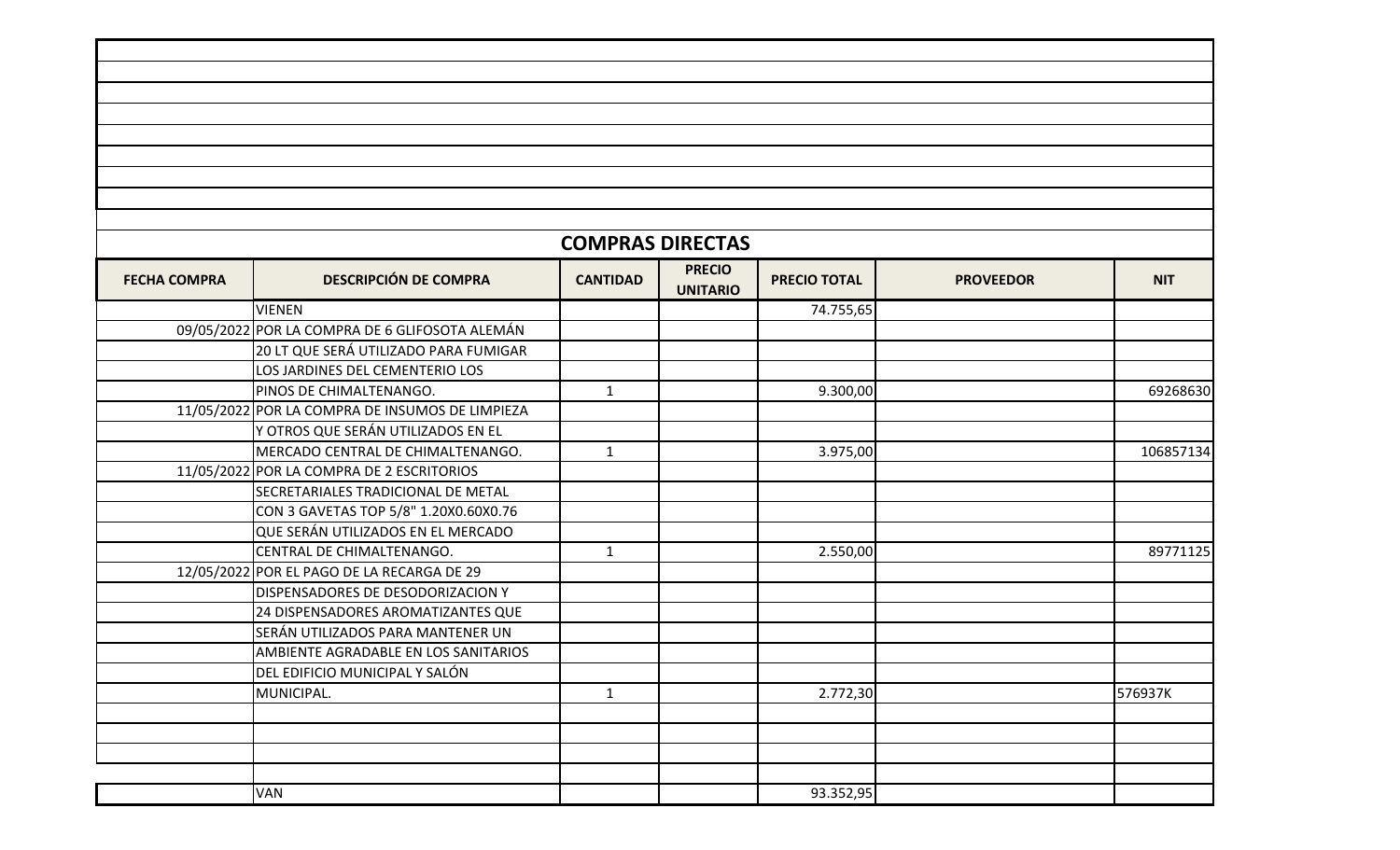|                     |                                               | <b>COMPRAS DIRECTAS</b> |                                  |                     |                  |            |
|---------------------|-----------------------------------------------|-------------------------|----------------------------------|---------------------|------------------|------------|
| <b>FECHA COMPRA</b> | <b>DESCRIPCIÓN DE COMPRA</b>                  | <b>CANTIDAD</b>         | <b>PRECIO</b><br><b>UNITARIO</b> | <b>PRECIO TOTAL</b> | <b>PROVEEDOR</b> | <b>NIT</b> |
|                     | <b>VIENEN</b>                                 |                         |                                  | 93.352,95           |                  |            |
|                     | 12/05/2022 POR LA COMPRA DE 1 MANGUERA PARA   |                         |                                  |                     |                  |            |
|                     | LATA PRESIÓN DE 5/8 CON CONEXIÓN              |                         |                                  |                     |                  |            |
|                     | UTILIZADOS PARA EL CAMIÓN DE VOLTEO           |                         |                                  |                     |                  |            |
|                     | COLOR VERDE MARCA FORD CON PLACAS             |                         |                                  |                     |                  |            |
|                     | C-628 BMP PROPIEDAD DE LA                     |                         |                                  |                     |                  |            |
|                     | MUNICIPALIDAD DE CHIMALTENANGO.               | $\mathbf{1}$            |                                  | 690,00              |                  | 8412146    |
|                     | 12/05/2022 POR LA COMPRA DE 100 GASEOSAS EN   |                         |                                  |                     |                  |            |
|                     | LATA QUE SERÁN PROPORCIONADOS EN              |                         |                                  |                     |                  |            |
|                     | LA ACTIVIDAD DE LA CELEBRACIÓN DEL            |                         |                                  |                     |                  |            |
|                     | DÍA DE LAS MADRES EN EL INSTITUTO             |                         |                                  |                     |                  |            |
|                     | NUFED 525 DE LA ALDEA SANTA ISABEL II,        |                         |                                  |                     |                  |            |
|                     | CHIMALTENANGO.                                | $\mathbf{1}$            |                                  | 500,00              |                  | 24332933   |
|                     | 13/05/2022 POR LA COMPRA DE 100 UNIDADES DE   |                         |                                  |                     |                  |            |
|                     | MANGO TOMY QUE SERÁN UTILIZADOS EN            |                         |                                  |                     |                  |            |
|                     | LA ACTIVIDAD "PROCESAMIENTO                   |                         |                                  |                     |                  |            |
|                     | AGRÍCOLA DE FRUTAS Y VEGETALES" QUE           |                         |                                  |                     |                  |            |
|                     | SE REALIZARA EL DÍA 19/04/2022.               | $\mathbf{1}$            |                                  | 500,00              |                  | 106857134  |
|                     | 16/05/2022 POR LA COMPRA DE INSUMOS DE COCINA |                         |                                  |                     |                  |            |
|                     | Y OTROS QUE SERÁN PROPORCIONADOS              |                         |                                  |                     |                  |            |
|                     | A DIFERENTES DEPENDENCIA                      |                         |                                  |                     |                  |            |
|                     | MUNICIPALES PARA DISTINTAS                    |                         |                                  |                     |                  |            |
|                     | ACTIVIDADES.                                  | $\mathbf{1}$            |                                  | 10.219,00           |                  | 75681897   |
|                     |                                               |                         |                                  |                     |                  |            |
|                     | VAN                                           |                         |                                  | 105.261,95          |                  |            |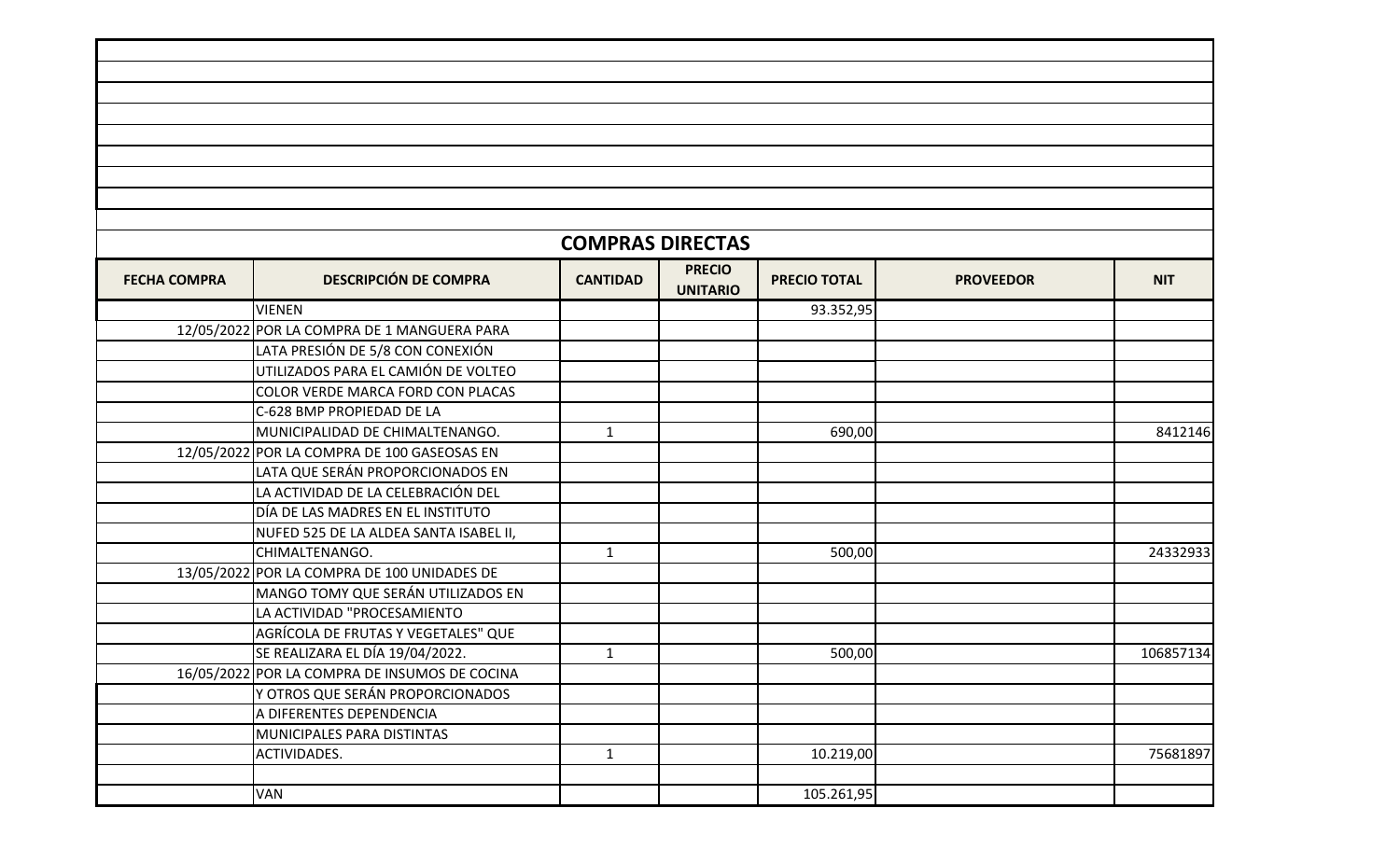|                     |                                                | <b>COMPRAS DIRECTAS</b> |                                  |                     |                  |            |
|---------------------|------------------------------------------------|-------------------------|----------------------------------|---------------------|------------------|------------|
| <b>FECHA COMPRA</b> | <b>DESCRIPCIÓN DE COMPRA</b>                   | <b>CANTIDAD</b>         | <b>PRECIO</b><br><b>UNITARIO</b> | <b>PRECIO TOTAL</b> | <b>PROVEEDOR</b> | <b>NIT</b> |
|                     | <b>VIENEN</b>                                  |                         |                                  | 105.261,95          |                  |            |
|                     | 17/05/2022 POR LA COMPRA DE 1 IMPRESORA        |                         |                                  |                     |                  |            |
|                     | MULTIFUNCIONAL MODELO L3210 COPIADO            |                         |                                  |                     |                  |            |
|                     | Y ESCANEADO QUE SERÁ UTILIZADO EN              |                         |                                  |                     |                  |            |
|                     | LA OFICINA DE ACCESO A LA                      |                         |                                  |                     |                  |            |
|                     | INFORMACIÓN.                                   | $\mathbf{1}$            |                                  | 1.999,00            |                  | 52168808   |
|                     | 17/05/2022 POR LA COMPRA DE 50 REFACCIONES QUE |                         |                                  |                     |                  |            |
|                     | FUERON SERVIDAS EN LA INAUGURACIÓN             |                         |                                  |                     |                  |            |
|                     | DE "ESPACIO BREAK DANCE" QUE SE                |                         |                                  |                     |                  |            |
|                     | REALIZÓ EL 130/05/2022.                        | $\mathbf{1}$            |                                  | 1.250,00            |                  | 29548926   |
|                     | 17/05/2022 POR LA COMPRA DE 10000 HOJAS        |                         |                                  |                     |                  |            |
|                     | MEMBRETADAS TAMAÑO OFICIO Y 10000              |                         |                                  |                     |                  |            |
|                     | HOJAS MEMBRETADAS TAMAÑO CARTA QUE             |                         |                                  |                     |                  |            |
|                     | SERÁN UTILIZADAS EN DIFERENTE                  |                         |                                  |                     |                  |            |
|                     | DEPENDENCIAS MUNICIPALES.                      | $\mathbf{1}$            |                                  | 12.500,00           |                  | 76069494   |
|                     | 17/05/2022 POR LA COMPRAR DE 50 REFACCIONES    |                         |                                  |                     |                  |            |
|                     | PANES CON POLLO, RELLENITO, TOSTADA            |                         |                                  |                     |                  |            |
|                     | Y FRESCO QUE SERÁN                             |                         |                                  |                     |                  |            |
|                     | PROPORCIONADOS EN EL TALLER                    |                         |                                  |                     |                  |            |
|                     | DENOMINADO "PORQUE NO SE DEBE                  |                         |                                  |                     |                  |            |
|                     |                                                |                         |                                  |                     |                  |            |
|                     | CRIAR A LOS HIJOS CON VIOLENCIA".              | $\mathbf{1}$            |                                  | 750,00              |                  | 111448662  |
|                     |                                                |                         |                                  |                     |                  |            |
|                     |                                                |                         |                                  |                     |                  |            |
|                     |                                                |                         |                                  |                     |                  |            |
|                     | VAN                                            |                         |                                  | 121.760,95          |                  |            |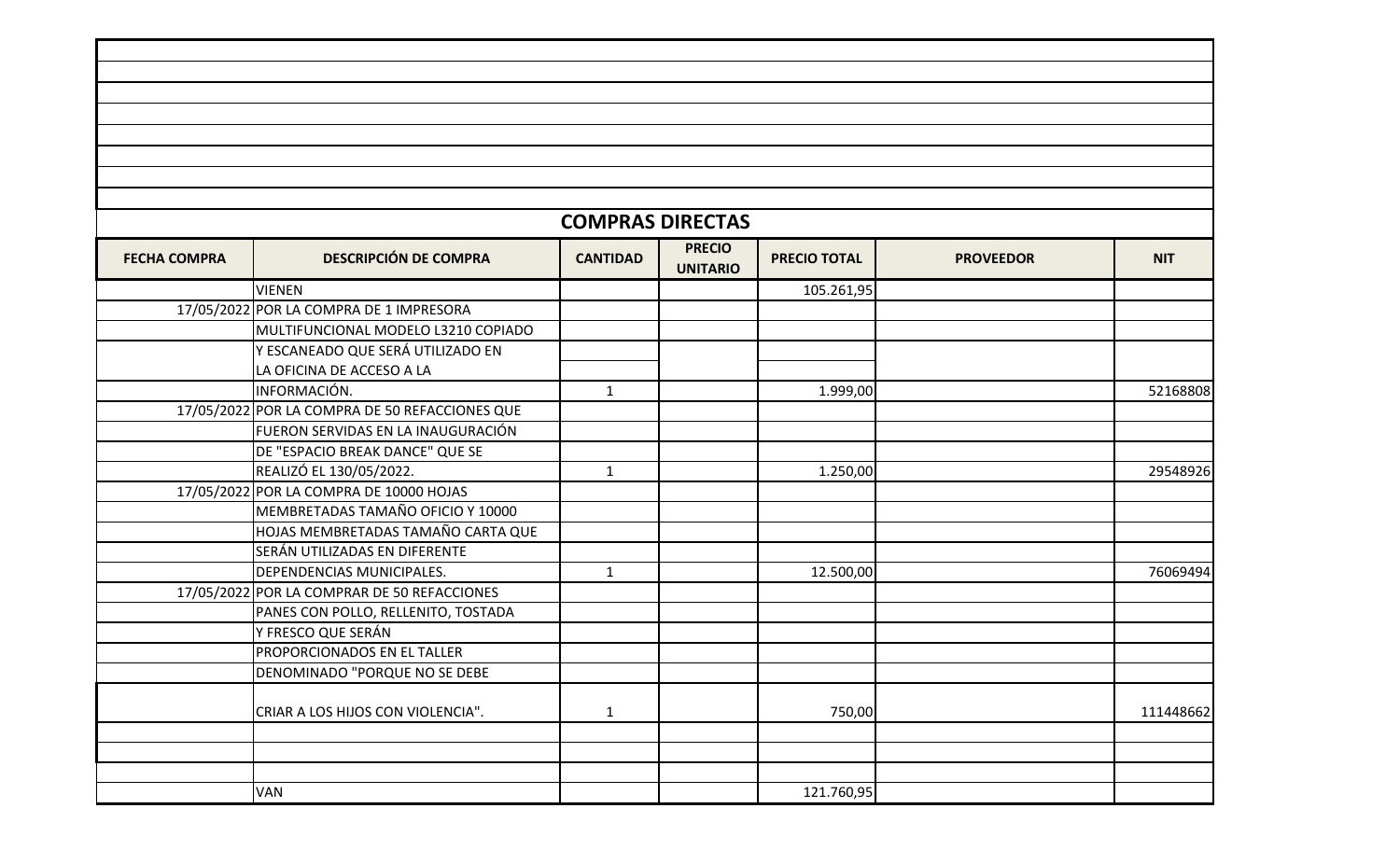|                     |                                                | <b>COMPRAS DIRECTAS</b> |                                  |                     |                  |            |
|---------------------|------------------------------------------------|-------------------------|----------------------------------|---------------------|------------------|------------|
| <b>FECHA COMPRA</b> | <b>DESCRIPCIÓN DE COMPRA</b>                   | <b>CANTIDAD</b>         | <b>PRECIO</b><br><b>UNITARIO</b> | <b>PRECIO TOTAL</b> | <b>PROVEEDOR</b> | <b>NIT</b> |
|                     | <b>VIENEN</b>                                  |                         |                                  | 121.760,95          |                  |            |
|                     | 17/05/2022 POR LA COMPRA DE 25 CENAS QUE SERÁN |                         |                                  |                     |                  |            |
|                     | PROPORCIONADOS LOS PARTICIPANTES               |                         |                                  |                     |                  |            |
|                     | DE LA ACTIVIDAD DE PRESENTACIÓN DE             |                         |                                  |                     |                  |            |
|                     | <b>REINAS DE LOS MUNICIPIOS DE</b>             |                         |                                  |                     |                  |            |
|                     | CHIMALTENANGO.                                 | $\mathbf{1}$            |                                  | 1.000,00            |                  | 29548926   |
|                     | 17/05/2022 POR LA COMPRA DE 7 SILLA EAGLE      |                         |                                  |                     |                  |            |
|                     | WARRIOR GC G619 NEGRO/ROJO,                    |                         |                                  |                     |                  |            |
|                     | MATERIAL: PU + PVC DE CARBONO DE ALTA          |                         |                                  |                     |                  |            |
|                     | CALIDAD, APOYABRAZOS PU FIJO, RANGO            |                         |                                  |                     |                  |            |
|                     | DE BALANCEO: 15°, BLOQUEO DE                   |                         |                                  |                     |                  |            |
|                     | INCLINACIÓN, RUEDA DE PU DE 50 MM,             |                         |                                  |                     |                  |            |
|                     | ELEVACIÓN DE GAS CLASE 4 ; 80 MM, PESO         |                         |                                  |                     |                  |            |
|                     | MÁXIMO 120 KG QUE SERÁN UTILIZADOS             |                         |                                  |                     |                  |            |
|                     | EN LA DIRECCIÓN FINANCIERA DE LA               |                         |                                  |                     |                  |            |
|                     | MUNICIPALIDAD DE CHIMALTENANGO.                | $\mathbf{1}$            |                                  | 13.300,00           |                  | 16451872   |
|                     | 17/05/2022 POR LA COMPRA DE 3752 ADOQUINES     |                         |                                  |                     |                  |            |
|                     | TRAFICO MODERADO CLASE B CON                   |                         |                                  |                     |                  |            |
|                     | RESISTENCIA A FLEXIÓN DE 35KG/CM2              |                         |                                  |                     |                  |            |
|                     | EQUIVALENTE A COMPRESIÓN DE 210                |                         |                                  |                     |                  |            |
|                     | KG/CM2 Y 41 SACOS DE CEMENTO UGC               |                         |                                  |                     |                  |            |
|                     | PARA LA DOTACIÓN DE MATERIALES PARA            |                         |                                  |                     |                  |            |
|                     | EL ADOQUINAMIENTO 5TA CALLE FINAL LA           |                         |                                  |                     |                  |            |
|                     | JOYA ZONA 4 CHIMALTENANGO.                     | $\mathbf{1}$            |                                  | 18.370,00           |                  | 39500721   |
|                     | <b>VAN</b>                                     |                         |                                  | 154.430,95          |                  |            |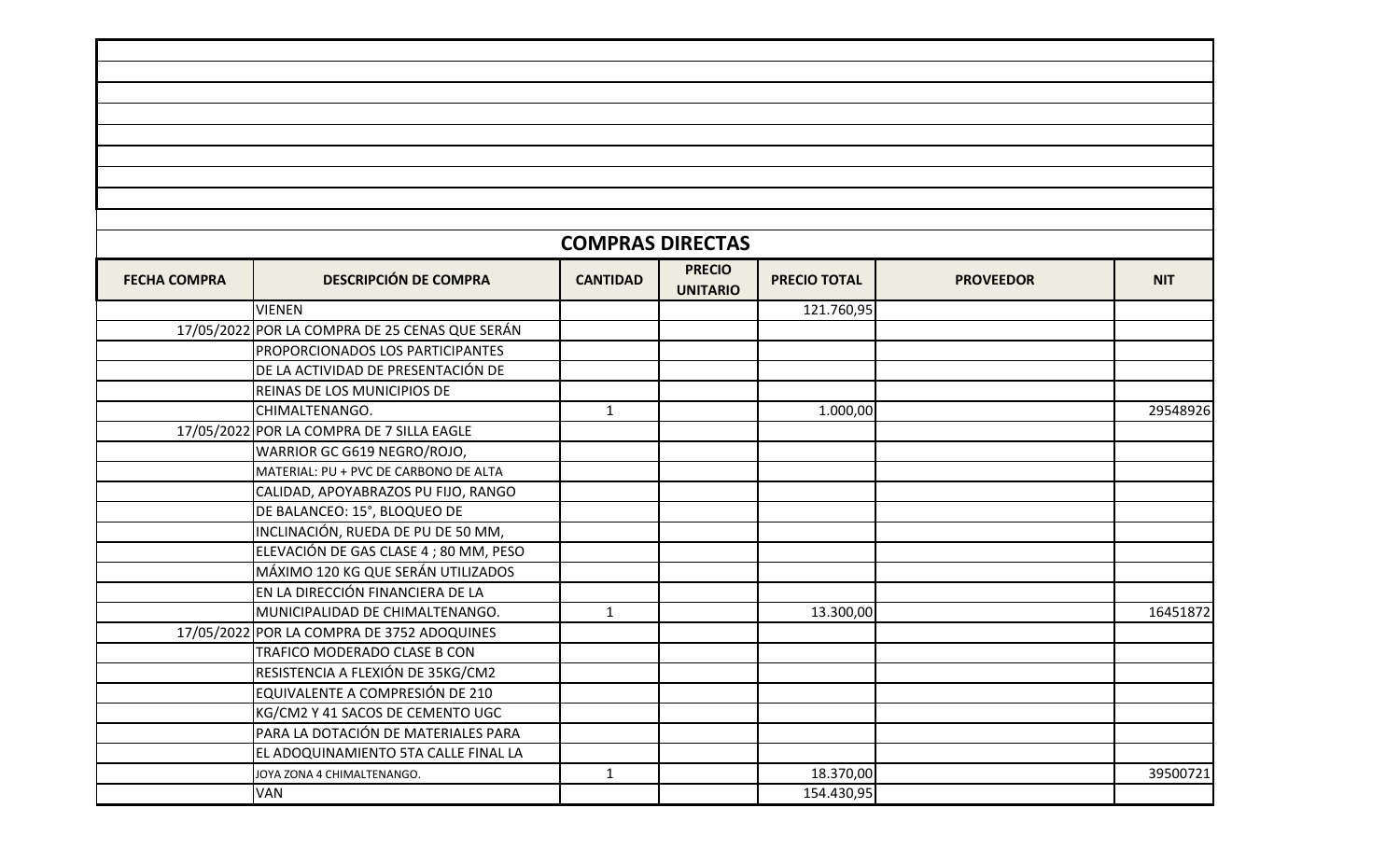|                     |                                               | <b>COMPRAS DIRECTAS</b> |                 |                     |                  |            |
|---------------------|-----------------------------------------------|-------------------------|-----------------|---------------------|------------------|------------|
| <b>FECHA COMPRA</b> | <b>DESCRIPCIÓN DE COMPRA</b>                  |                         | <b>PRECIO</b>   | <b>PRECIO TOTAL</b> |                  | <b>NIT</b> |
|                     |                                               | <b>CANTIDAD</b>         | <b>UNITARIO</b> |                     | <b>PROVEEDOR</b> |            |
|                     | <b>VIENEN</b>                                 |                         |                 | 154.430,95          |                  |            |
|                     | 18/05/2022 POR LA COMPRAR DE PINTURA QUE SERÁ |                         |                 |                     |                  |            |
|                     | UTILIZADA PARA EL FESTIVAL DE MURALES         |                         |                 |                     |                  |            |
|                     | Y TAMBIÉN SE REALIZARON 5 MURALES EN          |                         |                 |                     |                  |            |
|                     | 5 POSTES DE ALUMBRADO PÚBLICO EN LA           |                         |                 |                     |                  |            |
|                     | ALDEA BUENA VISTA NORTE                       |                         |                 |                     |                  |            |
|                     | CHIMALTENANGO.                                | $\mathbf{1}$            |                 | 1.045,00            |                  | 45244405   |
|                     | 18/05/2022 POR LA COMPRA DE 22 CENAS QUE      |                         |                 |                     |                  |            |
|                     | FUERON SERVIDAS EN LA REUNIONES DE            |                         |                 |                     |                  |            |
|                     | CONCEJO MUNICIPAL.                            | $\mathbf{1}$            |                 | 1.023,00            |                  | 78058287   |
|                     | 18/05/2022 POR LA COMPRA DE 1 TROFEO DE TUBO  |                         |                 |                     |                  |            |
|                     | DOS PARALES ALTURA 30" BASE 10*20, 1          |                         |                 |                     |                  |            |
|                     | TROFEO DE TUBO DOS PARALES ALTURA             |                         |                 |                     |                  |            |
|                     | 28" BASE 10*20 Y 1 TROFEO DE TUBO DOS         |                         |                 |                     |                  |            |
|                     | PARALES ALTURA 26" BASE 10*20 QUE             |                         |                 |                     |                  |            |
|                     | SERÁN UTILIZADOS EN LA ACTIVIDAD QUE          |                         |                 |                     |                  |            |
|                     | SE LLEVARA A CABO CON JÓVENES EL DÍA          |                         |                 |                     |                  |            |
|                     | 08/04/2022 EN EL ESTADIO MUNICIPAL DE         |                         |                 |                     |                  |            |
|                     | CHIMALTENANGO.                                | $\mathbf{1}$            |                 | 521,00              |                  | νı         |
|                     |                                               |                         |                 |                     |                  |            |
|                     |                                               |                         |                 |                     |                  |            |
|                     |                                               |                         |                 |                     |                  |            |
|                     |                                               |                         |                 |                     |                  |            |
|                     |                                               |                         |                 |                     |                  |            |
|                     | <b>VAN</b>                                    |                         |                 | 157.019,95          |                  |            |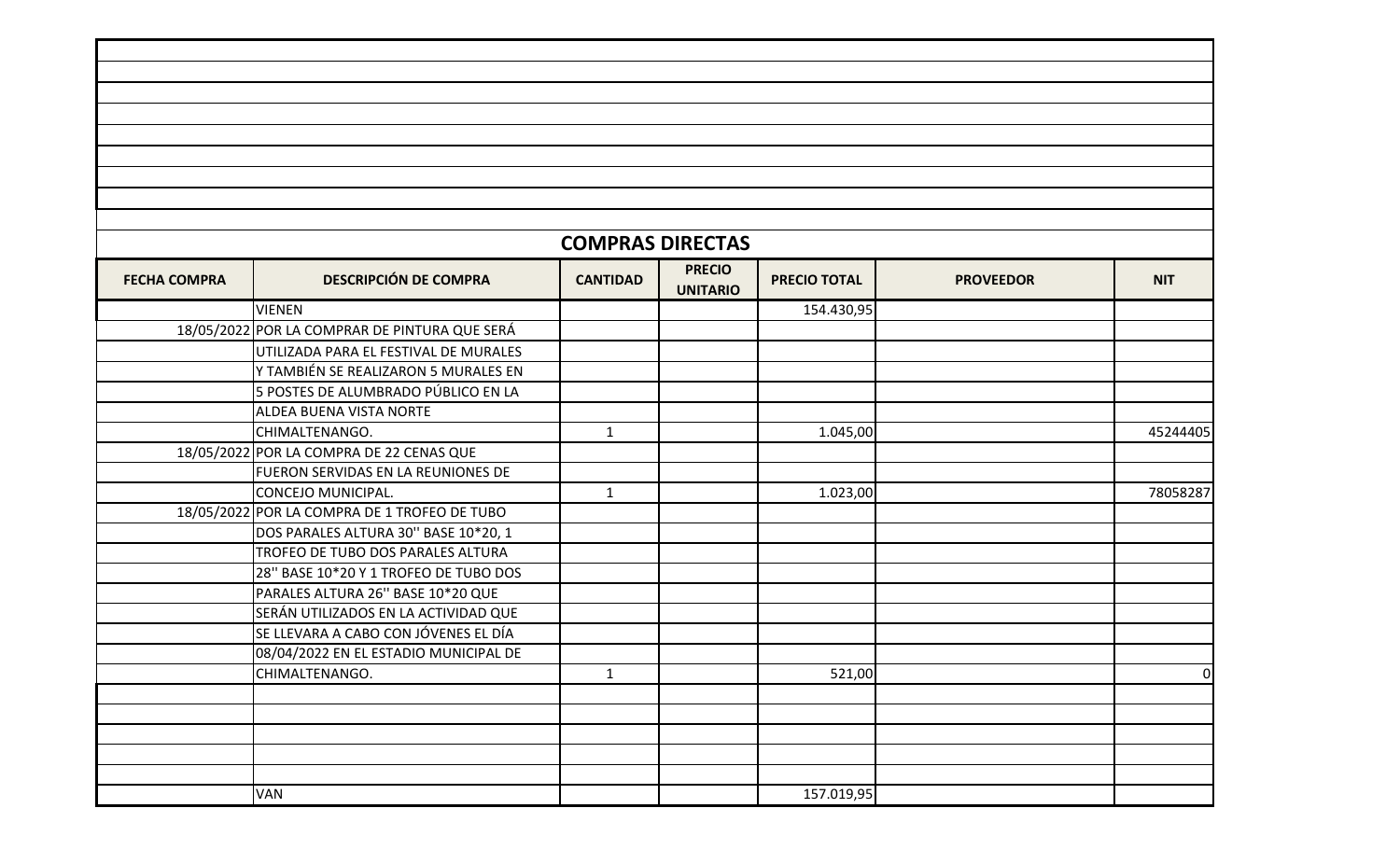|                     |                                              | <b>COMPRAS DIRECTAS</b> |                                  |                     |                  |            |
|---------------------|----------------------------------------------|-------------------------|----------------------------------|---------------------|------------------|------------|
| <b>FECHA COMPRA</b> | <b>DESCRIPCIÓN DE COMPRA</b>                 | <b>CANTIDAD</b>         | <b>PRECIO</b><br><b>UNITARIO</b> | <b>PRECIO TOTAL</b> | <b>PROVEEDOR</b> | <b>NIT</b> |
|                     | <b>VIENEN</b>                                |                         |                                  | 157.019,95          |                  |            |
|                     | 19/05/2022 POR LA COMPRA DE 1 FRASCO DE CAFE |                         |                                  |                     |                  |            |
|                     | NESCAFE, 1 LIBRA DE AZÚCAR, 100              |                         |                                  |                     |                  |            |
|                     | CHAMPURRADITAS, 100 BOTELLAS DE              |                         |                                  |                     |                  |            |
|                     | AGUA PURA AQUA, 100 JUGOS DEL FRUTAL         |                         |                                  |                     |                  |            |
|                     | EN LATA, 100 GALLETAS CAN CAN QUE            |                         |                                  |                     |                  |            |
|                     | SERÁN PROPORCIONADOS A DIFERENTES            |                         |                                  |                     |                  |            |
|                     | DEPENDENCIAS MUNICIPALES.                    | $\mathbf{1}$            |                                  | 1.052,00            |                  | 24332933   |
|                     | 19/05/2022 POR EL PAGO DE 15.55 TONELADAS    |                         |                                  |                     |                  |            |
|                     | APLICACIÓN DE MEZCLA ASFALTICA EN            |                         |                                  |                     |                  |            |
|                     | CALIENTE PARA BACHEO QUE SERÁN               |                         |                                  |                     |                  |            |
|                     | UTILIZADAS EN 2DA. CALLE ZONA 2,             |                         |                                  |                     |                  |            |
|                     | CHIMALTENANGO.                               | $\mathbf{1}$            |                                  | 24.491,25           |                  | 18612121   |
|                     | 19/05/2022 POR LA COMPRA DE 25 TONELES DE    |                         |                                  |                     |                  |            |
|                     | HIPOCLORITO DE SODIO Y 3 CUBETAS DE          |                         |                                  |                     |                  |            |
|                     | HIPOCLORITO DE CALCIO 65 - 70 % GRANO        |                         |                                  |                     |                  |            |
|                     | 45 KG QUE SERÁN UTILIZADOS PARA              |                         |                                  |                     |                  |            |
|                     | PURIFICAR EL AGUA DE LOS DIFERENTES          |                         |                                  |                     |                  |            |
|                     | TANQUES DE ABASTECIMIENTO DEL                |                         |                                  |                     |                  |            |
|                     | MUNICIPIO DE CHIMALTENANGO.                  | $\mathbf{1}$            |                                  | 24.500,00           |                  | 70919828   |
|                     |                                              |                         |                                  |                     |                  |            |
|                     |                                              |                         |                                  |                     |                  |            |
|                     |                                              |                         |                                  |                     |                  |            |
|                     |                                              |                         |                                  |                     |                  |            |
|                     | VAN                                          |                         |                                  | 207.063,20          |                  |            |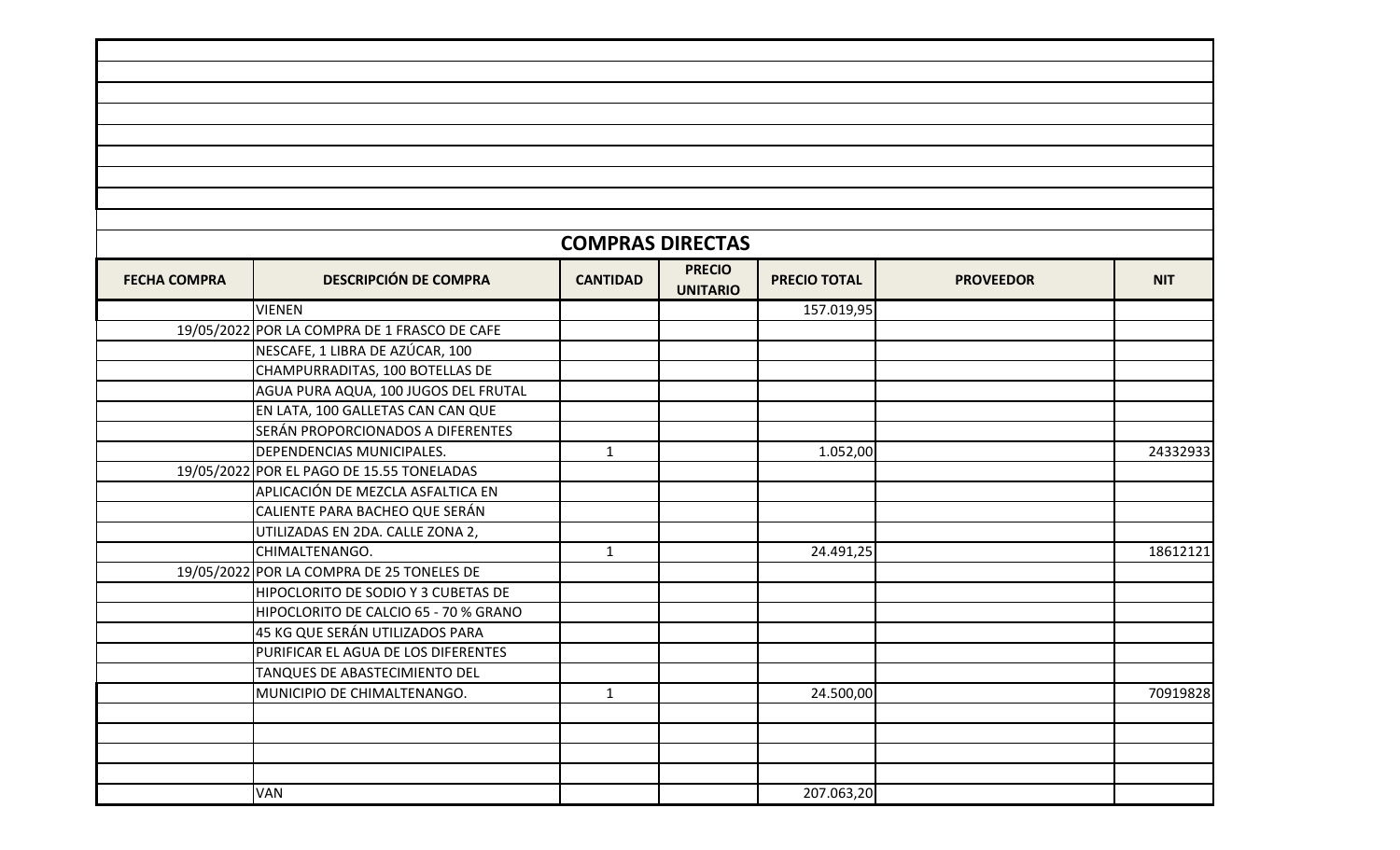|                     |                                                | <b>COMPRAS DIRECTAS</b> |                                  |                     |                  |            |
|---------------------|------------------------------------------------|-------------------------|----------------------------------|---------------------|------------------|------------|
| <b>FECHA COMPRA</b> | <b>DESCRIPCIÓN DE COMPRA</b>                   | <b>CANTIDAD</b>         | <b>PRECIO</b><br><b>UNITARIO</b> | <b>PRECIO TOTAL</b> | <b>PROVEEDOR</b> | <b>NIT</b> |
|                     | <b>VIENEN</b>                                  |                         |                                  | 207.063,20          |                  |            |
|                     | 19/05/2022 POR LA COMPRA DE 4 BLUSAS TIPO POLO |                         |                                  |                     |                  |            |
|                     | CON APLICACION TELA TIPICA, Y                  |                         |                                  |                     |                  |            |
|                     | LOGOTIPO BORDADO, 2 CHALECOS                   |                         |                                  |                     |                  |            |
|                     | ENGUATADOS, CON APLICACION TELA                |                         |                                  |                     |                  |            |
|                     | TIPICA, Y LOGOTIPO BORDADO Y 2                 |                         |                                  |                     |                  |            |
|                     | CHALECOS COMBINADOS CON LOGOTIPOS              |                         |                                  |                     |                  |            |
|                     | BORDADO QUE SERÁN UTILIZADOS POR               |                         |                                  |                     |                  |            |
|                     | EMPLEADAS DE RECIÉN INGRESO QUE                |                         |                                  |                     |                  |            |
|                     | ESTÁN APOYANDO EN ALCALDÍA.                    | $\mathbf{1}$            |                                  | 950,00              |                  | 33192537   |
|                     | 19/05/2022 POR LA COMPRA DE 25 ALMUERZOS QUE   |                         |                                  |                     |                  |            |
|                     | SERÁN SERVIDAS EN UNA REUNIÓN DE               |                         |                                  |                     |                  |            |
|                     | JEFES DE OFICINA PARA UNA                      |                         |                                  |                     |                  |            |
|                     | CAPACITACIÓN DE SERVICIO Y ATENCIÓN            |                         |                                  |                     |                  |            |
|                     | AL VECINO.                                     | $\mathbf{1}$            |                                  | 1.375,00            |                  | 106243284  |
|                     | 19/05/2022 POR LA COMPRA DE 22 SACOS DE        |                         |                                  |                     |                  |            |
|                     | CEMENTO CANTERA, 6 METROS DE ARENA             |                         |                                  |                     |                  |            |
|                     | DE RIO, 4 METROS DE PIEDRÍN % QUE              |                         |                                  |                     |                  |            |
|                     | SERÁN UTILIZADOS PARA LA                       |                         |                                  |                     |                  |            |
|                     | ELABORACIÓN DE UNA CUNETA EN LA 1ER            |                         |                                  |                     |                  |            |
|                     | CALLE ALDEA BUENA VISTA NORTE ZONA 7           |                         |                                  |                     |                  |            |
|                     | CHIMALTENANGO.                                 | $\mathbf{1}$            |                                  | 3.578,00            |                  | 34761756   |
|                     |                                                |                         |                                  |                     |                  |            |
|                     |                                                |                         |                                  |                     |                  |            |
|                     | VAN                                            |                         |                                  | 212.966,20          |                  |            |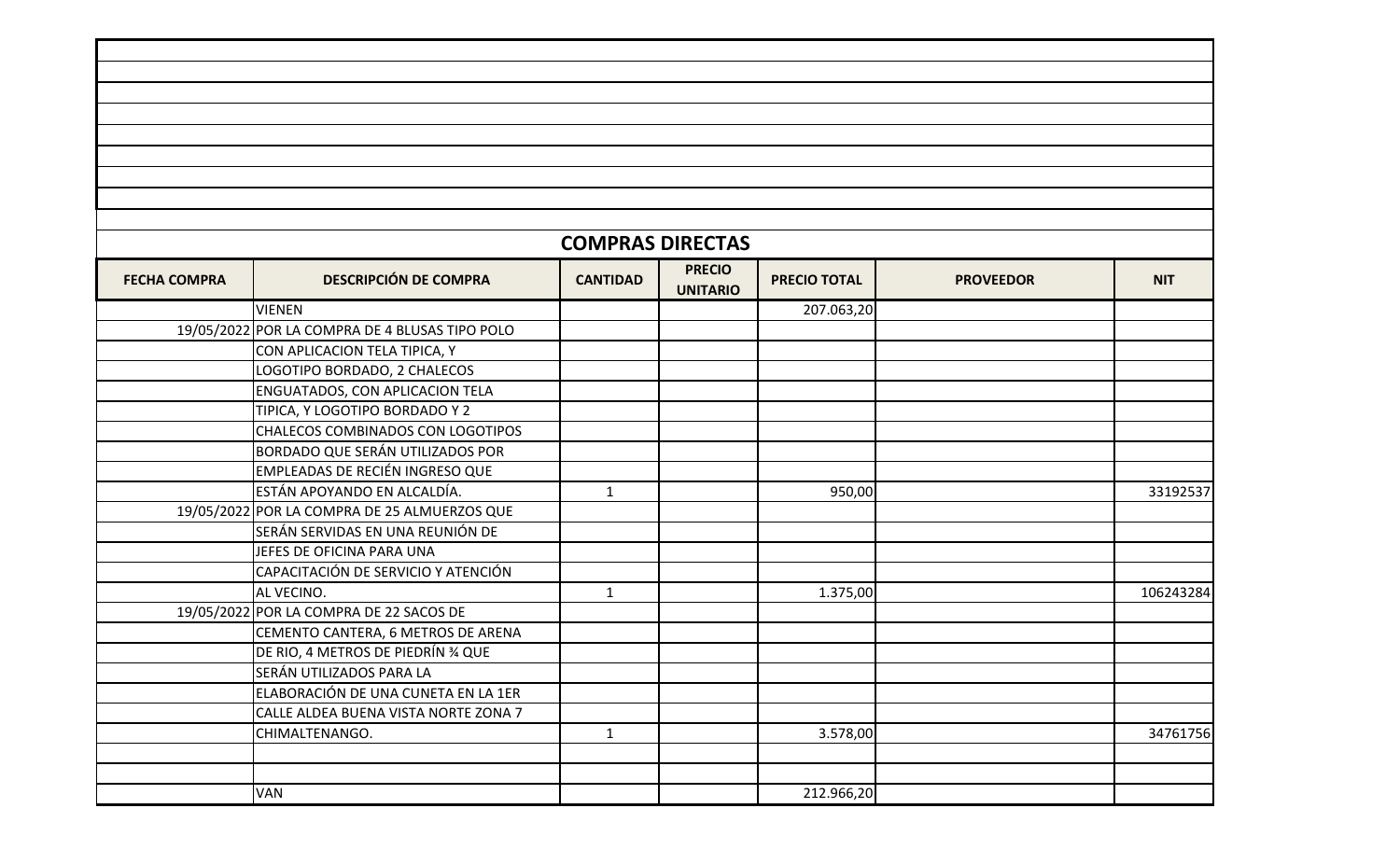|                     |                                              | <b>COMPRAS DIRECTAS</b> |                                  |                     |                  |            |
|---------------------|----------------------------------------------|-------------------------|----------------------------------|---------------------|------------------|------------|
| <b>FECHA COMPRA</b> | <b>DESCRIPCIÓN DE COMPRA</b>                 | <b>CANTIDAD</b>         | <b>PRECIO</b><br><b>UNITARIO</b> | <b>PRECIO TOTAL</b> | <b>PROVEEDOR</b> | <b>NIT</b> |
|                     | <b>VIENEN</b>                                |                         |                                  | 212.966,20          |                  |            |
|                     | 19/05/2022 POR LA COMPRA DE 2 ESTANTERÍAS DE |                         |                                  |                     |                  |            |
|                     | METAL QUE SERÁN UTILIZADOS EN LA             |                         |                                  |                     |                  |            |
|                     | DIRECCIÓN MUNICIPAL DE LA MUJER.             | $\mathbf{1}$            |                                  | 1.650,00            |                  | 47530626   |
|                     | 20/05/2022 POR LA COMPRA DE 25 JUEGOS DE     |                         |                                  |                     |                  |            |
|                     | UNIFORMES TELA DEPORTIVA TIPO ADIDAS         |                         |                                  |                     |                  |            |
|                     | FULL SUBLIMADO PARA DISCIPLINA DE            |                         |                                  |                     |                  |            |
|                     | BALONCESTO QUE SERÁN UTILIZADOS EN           |                         |                                  |                     |                  |            |
|                     | LAS CATEGORÍAS FORMATIVAS FEMENINAS          |                         |                                  |                     |                  |            |
|                     | DE BALONCESTO DE CHIMALTENANGO.              | $\mathbf{1}$            |                                  | 4.000,00            |                  | 107803275  |
|                     | 20/05/2022 POR LA COMPRA DE 8 LLANTAS        |                         |                                  |                     |                  |            |
|                     | REENCAUCHADA DUNLOP 11R22.5 IZHL-245         |                         |                                  |                     |                  |            |
|                     | QUE SERÁN UTILIZADOS PARA EL                 |                         |                                  |                     |                  |            |
|                     | SERVICIO DEL CAMIÓN DE VOLTEO CON            |                         |                                  |                     |                  |            |
|                     | PLACAS C-350 BDM PROPIEDAD DE LA             |                         |                                  |                     |                  |            |
|                     | MUNICIPALIDAD DE CHIMALTENANGO.              | $\mathbf{1}$            |                                  | 13.800,00           |                  | 12770744   |
|                     | 20/05/2022 POR LA COMPRA DE 2 LLANTAS NUEVAS |                         |                                  |                     |                  |            |
|                     | WEST LAKE 11R22.5 CM988W PREMUIM             |                         |                                  |                     |                  |            |
|                     | DIRECCIONAL 16 PYL TL QUE SERÁN              |                         |                                  |                     |                  |            |
|                     | UTILIZADOS PARA EL SERVICIO DEL              |                         |                                  |                     |                  |            |
|                     | CAMIÓN DE VOLTEO CON PLACAS C-350            |                         |                                  |                     |                  |            |
|                     | BDM PROPIEDAD DE LA MUNICIPALIDAD DE         |                         |                                  |                     |                  |            |
|                     | CHIMALTENANGO.                               | $\mathbf{1}$            |                                  | 4.250,00            |                  | 12770744   |
|                     |                                              |                         |                                  |                     |                  |            |
|                     | VAN                                          |                         |                                  | 236.666,20          |                  |            |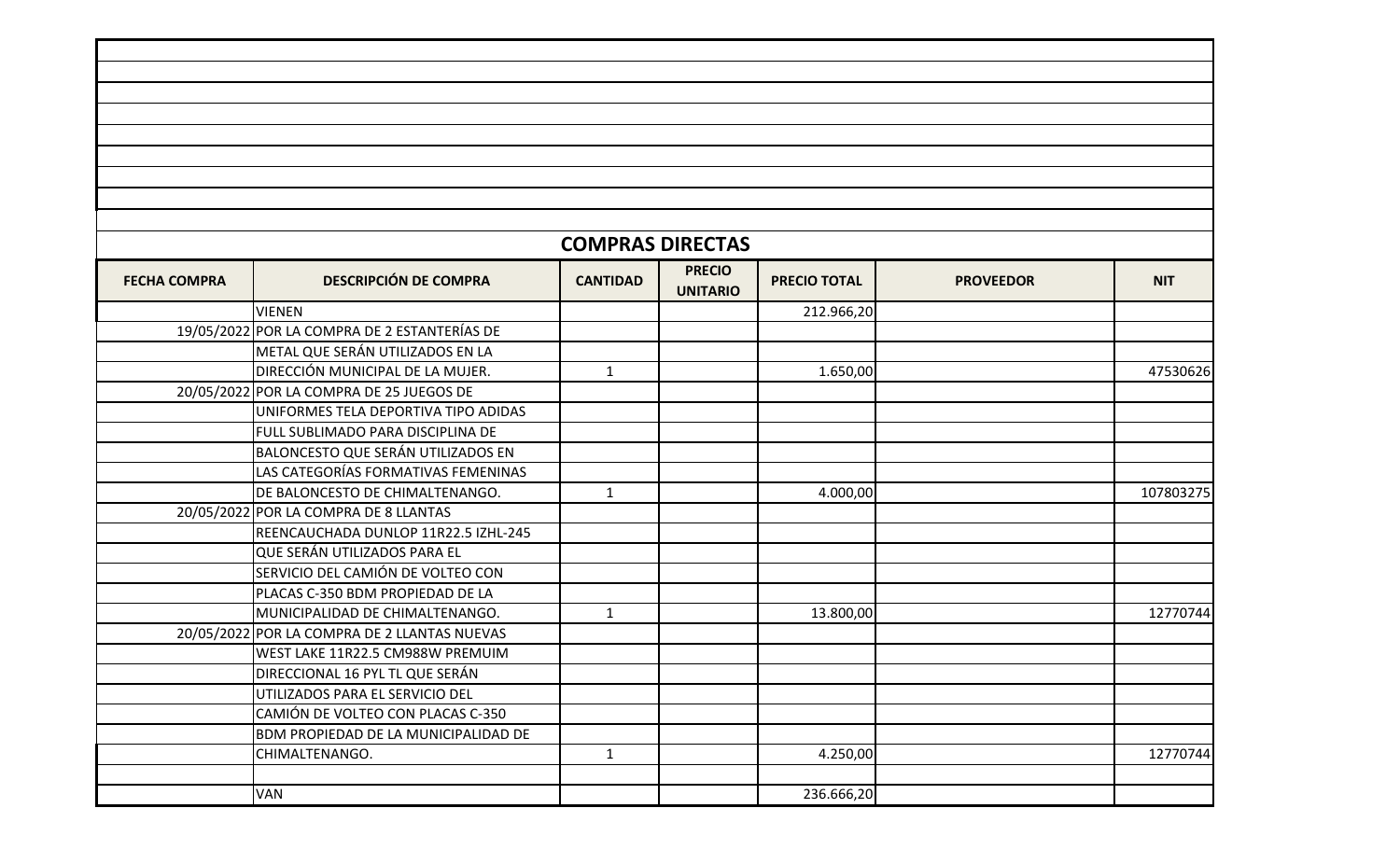|                     |                                               | <b>COMPRAS DIRECTAS</b> |                                  |                     |                  |            |
|---------------------|-----------------------------------------------|-------------------------|----------------------------------|---------------------|------------------|------------|
| <b>FECHA COMPRA</b> | <b>DESCRIPCIÓN DE COMPRA</b>                  | <b>CANTIDAD</b>         | <b>PRECIO</b><br><b>UNITARIO</b> | <b>PRECIO TOTAL</b> | <b>PROVEEDOR</b> | <b>NIT</b> |
|                     | <b>VIENEN</b>                                 |                         |                                  | 236.666,20          |                  |            |
|                     | 23/05/2022 POR LA COMPRA DE MATERIALES PVC Y  |                         |                                  |                     |                  |            |
|                     | OTROS QUE SERÁN UTILIZADOS EN                 |                         |                                  |                     |                  |            |
|                     | DIFERENTES PUNTOS DEL MUNICIPIO DE            |                         |                                  |                     |                  |            |
|                     | CHIMALTENANGO.                                | $\mathbf{1}$            |                                  | 21.584,00           |                  | 10126880   |
|                     | 23/05/2022 POR LA COMPRA DE VARIOS MATERIALES |                         |                                  |                     |                  |            |
|                     | ELÉCTRICOS Y OTROS QUE SERÁN                  |                         |                                  |                     |                  |            |
|                     | UTILIZADAS EN EL MERCADO CENTRAL DE           |                         |                                  |                     |                  |            |
|                     | CHIMALTENANGO.                                | $\mathbf{1}$            |                                  | 4.521,50            |                  | 6039022    |
|                     | 24/05/2022 POR LA COMPRA DE 6 MASCARILLAS     |                         |                                  |                     |                  |            |
|                     | REUTILIZABLES MEDIA CARA DE 2                 |                         |                                  |                     |                  |            |
|                     | RESPIRADORES PRETUL, 6 PARES DE               |                         |                                  |                     |                  |            |
|                     | <b>GUANTES DE CUERO "TRUPER" QUE</b>          |                         |                                  |                     |                  |            |
|                     | SERÁN UTILIZADOS PARA LIMPIEZA DEL            |                         |                                  |                     |                  |            |
|                     | CEMENTERIO LOS PINOS DE                       |                         |                                  |                     |                  |            |
|                     | CHIMALTENANGO.                                | $\mathbf{1}$            |                                  | 1.296,00            |                  | 99902230   |
|                     |                                               |                         |                                  |                     |                  |            |
|                     |                                               |                         |                                  |                     |                  |            |
|                     |                                               |                         |                                  |                     |                  |            |
|                     |                                               |                         |                                  |                     |                  |            |
|                     |                                               |                         |                                  |                     |                  |            |
|                     |                                               |                         |                                  |                     |                  |            |
|                     |                                               |                         |                                  |                     |                  |            |
|                     |                                               |                         |                                  |                     |                  |            |
|                     | <b>VAN</b>                                    |                         |                                  | 264.067,70          |                  |            |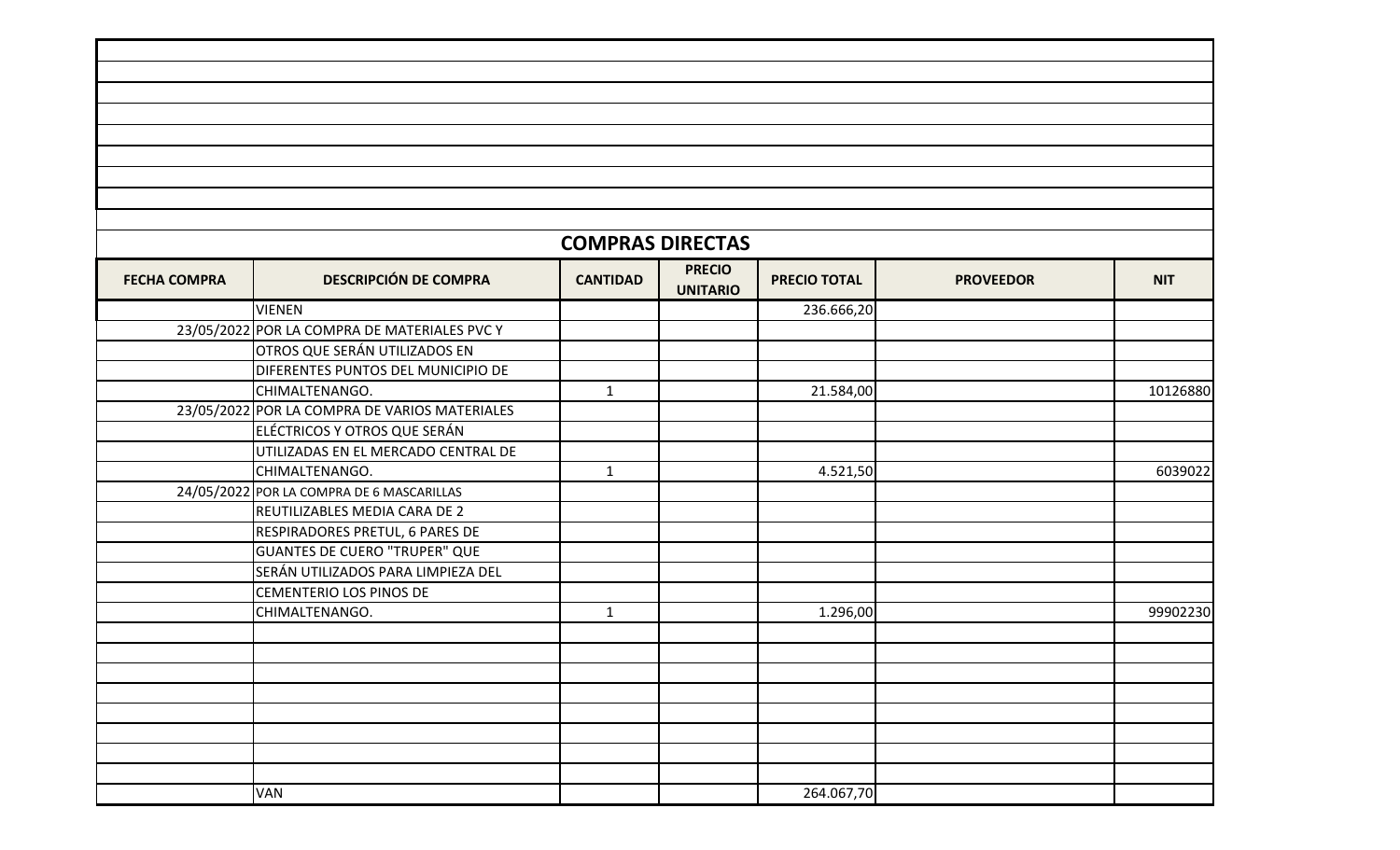|                     |                                             | <b>COMPRAS DIRECTAS</b> |                                  |                     |                  |            |
|---------------------|---------------------------------------------|-------------------------|----------------------------------|---------------------|------------------|------------|
| <b>FECHA COMPRA</b> | <b>DESCRIPCIÓN DE COMPRA</b>                | <b>CANTIDAD</b>         | <b>PRECIO</b><br><b>UNITARIO</b> | <b>PRECIO TOTAL</b> | <b>PROVEEDOR</b> | <b>NIT</b> |
|                     | <b>VIENEN</b>                               |                         |                                  | 264.067,70          |                  |            |
|                     | 24/05/2022 POR LA COMPRA DE 25 SACOS DE CAL |                         |                                  |                     |                  |            |
|                     | HORCALSA, 8 METROS DE ARENA                 |                         |                                  |                     |                  |            |
|                     | TRITURADA DE RIO, 8 METROS DE               |                         |                                  |                     |                  |            |
|                     | PIEDRÍN, 75 SACOS DE CEMENTO                |                         |                                  |                     |                  |            |
|                     | PROGRESO, 25 LIBRAS DE ALAMBRE DE           |                         |                                  |                     |                  |            |
|                     | AMARRE, 10 LIBRAS DE CLAVO NO. 3, 10        |                         |                                  |                     |                  |            |
|                     | LIBRAS DE CLAVO NO. 2QUE SERÁN              |                         |                                  |                     |                  |            |
|                     | UTILIZADOS PARA PERIMETRAR UNA CALLE        |                         |                                  |                     |                  |            |
|                     | QUE SE ENCUENTRA UBICADA A LA PAR           |                         |                                  |                     |                  |            |
|                     | DE LA CAPILLA DEL CEMENTERIO GENERAL        |                         |                                  |                     |                  |            |
|                     | DE CHIMALTENANGO.                           | $\mathbf{1}$            |                                  | 10.502,75           |                  | 96764961   |
|                     | 24/05/2022 EVENTO DE COMPRA DIRECTA OFERTA  |                         |                                  |                     |                  |            |
|                     | ELECTRONICA DE LA DOTACIÓN DE               |                         |                                  |                     |                  |            |
|                     | MATERIALES PARA EL ADOQUINAMIENTO           |                         |                                  |                     |                  |            |
|                     | DEL PASAJE 3-149 COLONIA SOCOBAL            |                         |                                  |                     |                  |            |
|                     | ZONA 4, CHIMALTENANGO DC-06-MCH-2022        |                         |                                  |                     |                  |            |
|                     | NOG: 17156173 ACTA DE RECEPCION #11         |                         |                                  |                     |                  |            |
|                     | RESOLUCION ALCALDIA MUNICIPAL #             |                         |                                  |                     |                  |            |
|                     | 23-2022 FACTURA NO. 1314932993 DE SERIE     |                         |                                  |                     |                  |            |
|                     | 05D39A1A.                                   | $\mathbf{1}$            |                                  | 67.377,40           |                  | 79251978   |
|                     |                                             |                         |                                  |                     |                  |            |
|                     |                                             |                         |                                  |                     |                  |            |
|                     |                                             |                         |                                  |                     |                  |            |
|                     | <b>VAN</b>                                  |                         |                                  | 341.947,85          |                  |            |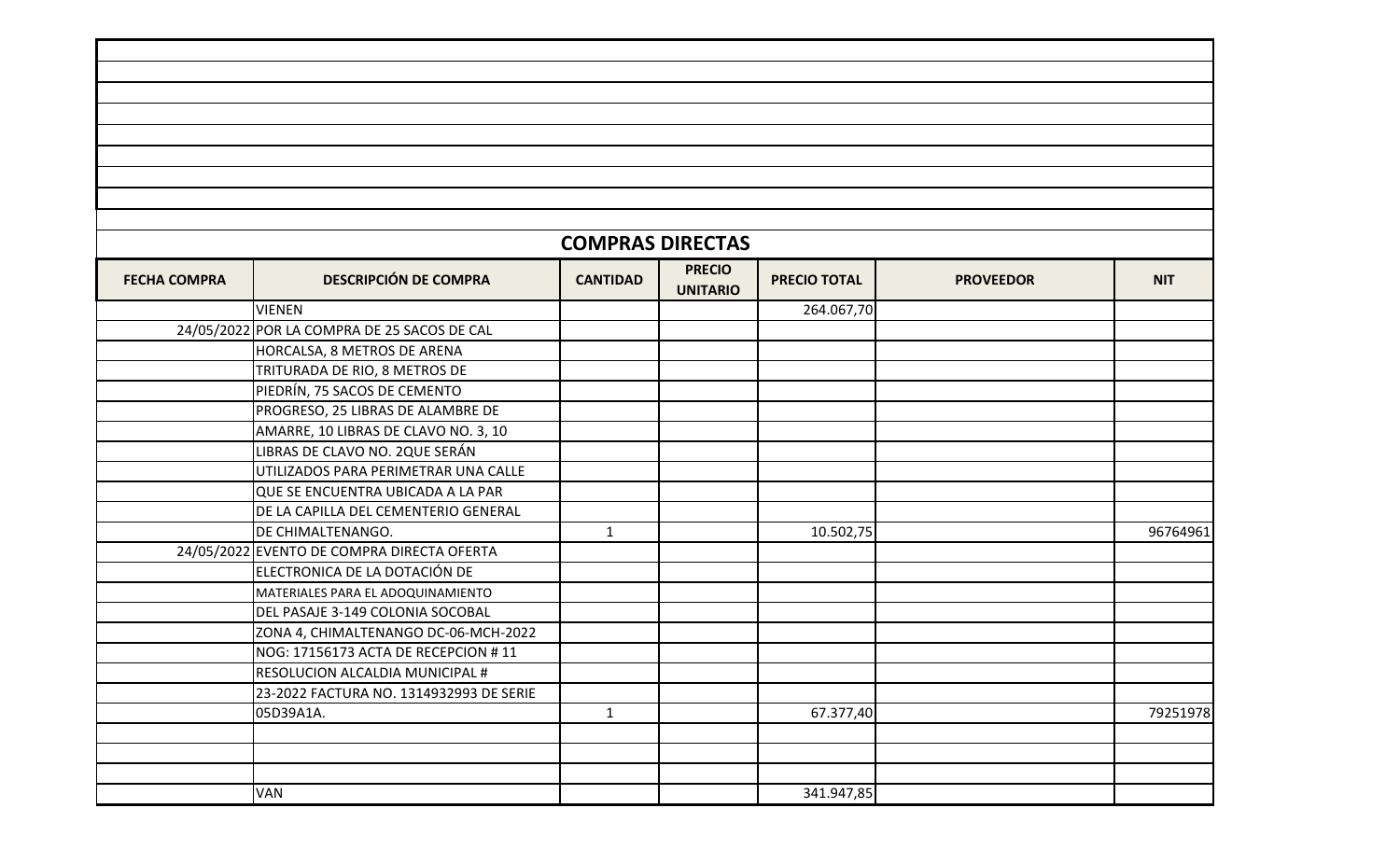|                                                                                                                                                       |                                               | <b>COMPRAS DIRECTAS</b> |  |            |  |            |
|-------------------------------------------------------------------------------------------------------------------------------------------------------|-----------------------------------------------|-------------------------|--|------------|--|------------|
| <b>PRECIO</b><br><b>DESCRIPCIÓN DE COMPRA</b><br><b>FECHA COMPRA</b><br><b>CANTIDAD</b><br><b>PRECIO TOTAL</b><br><b>PROVEEDOR</b><br><b>UNITARIO</b> |                                               |                         |  |            |  | <b>NIT</b> |
|                                                                                                                                                       | <b>VIENEN</b>                                 |                         |  | 341.947,85 |  |            |
|                                                                                                                                                       | 25/05/2022 POR LA COMPRA DE 3 QUINTALES DE    |                         |  |            |  |            |
|                                                                                                                                                       | HIERRO DE 1/2 LEGITIMO AG, 0.5 QUÍTALES       |                         |  |            |  |            |
|                                                                                                                                                       | DE HIERRO DE ¼ LEGITIMO AG, 4 LIBRAS          |                         |  |            |  |            |
|                                                                                                                                                       | DE ELECTRODO PUNTO CAFÉ 3/32, 1               |                         |  |            |  |            |
|                                                                                                                                                       | <b>BOTELLA DE THINNER, 2 LIBRAS DE</b>        |                         |  |            |  |            |
|                                                                                                                                                       | ALAMBRE DE AMARRE QUE SERÁN                   |                         |  |            |  |            |
|                                                                                                                                                       | UTILIZADOS PARA LA REALIZACIÓN DE             |                         |  |            |  |            |
|                                                                                                                                                       | ARCOS LOS CUALES SERÁN INSTALADOS             |                         |  |            |  |            |
|                                                                                                                                                       | EN EL INTERIOR DEL PARQUE CENTRAL DE          |                         |  |            |  |            |
|                                                                                                                                                       | CHIMALTENANGO.                                | $\mathbf{1}$            |  | 2.015,00   |  | 99902230   |
|                                                                                                                                                       | 26/05/2022 POR LA COMPRAR DE 1 ARCHIVERO DE   |                         |  |            |  |            |
|                                                                                                                                                       | METAL DE 2 GAVETAS QUE SERÁ UTILIZADO         |                         |  |            |  |            |
|                                                                                                                                                       | EN LA OFICINA DE ACCESO A LA                  |                         |  |            |  |            |
|                                                                                                                                                       | INFORMACIÓN PÚBLICA DE LA                     |                         |  |            |  |            |
|                                                                                                                                                       | MUNICIPALIDAD DE CHIMALTENANGO.               | $\mathbf{1}$            |  | 1.100,00   |  | 47530626   |
|                                                                                                                                                       | 26/05/2022 POR LA COMPRAR DE 1 CUBETA MF SALE |                         |  |            |  |            |
|                                                                                                                                                       | 90 ACEITE P/CAJA QUE SERÁ UTILIZADO           |                         |  |            |  |            |
|                                                                                                                                                       | PARA EL SERVICIO DE UNA                       |                         |  |            |  |            |
|                                                                                                                                                       | MOTONIVELADORA UNA VIBRO                      |                         |  |            |  |            |
|                                                                                                                                                       | COMPACTADORA Y 2 CUBETAS PRIMUS               |                         |  |            |  |            |
|                                                                                                                                                       | 15W40 QUE SERÁ UTILIZADO PARA UN              |                         |  |            |  |            |
|                                                                                                                                                       | CAMIÓN DE VOLTEO                              | $\mathbf{1}$            |  | 1.760,00   |  | 75322250   |
|                                                                                                                                                       |                                               |                         |  |            |  |            |
|                                                                                                                                                       | VAN                                           |                         |  | 346.822,85 |  |            |